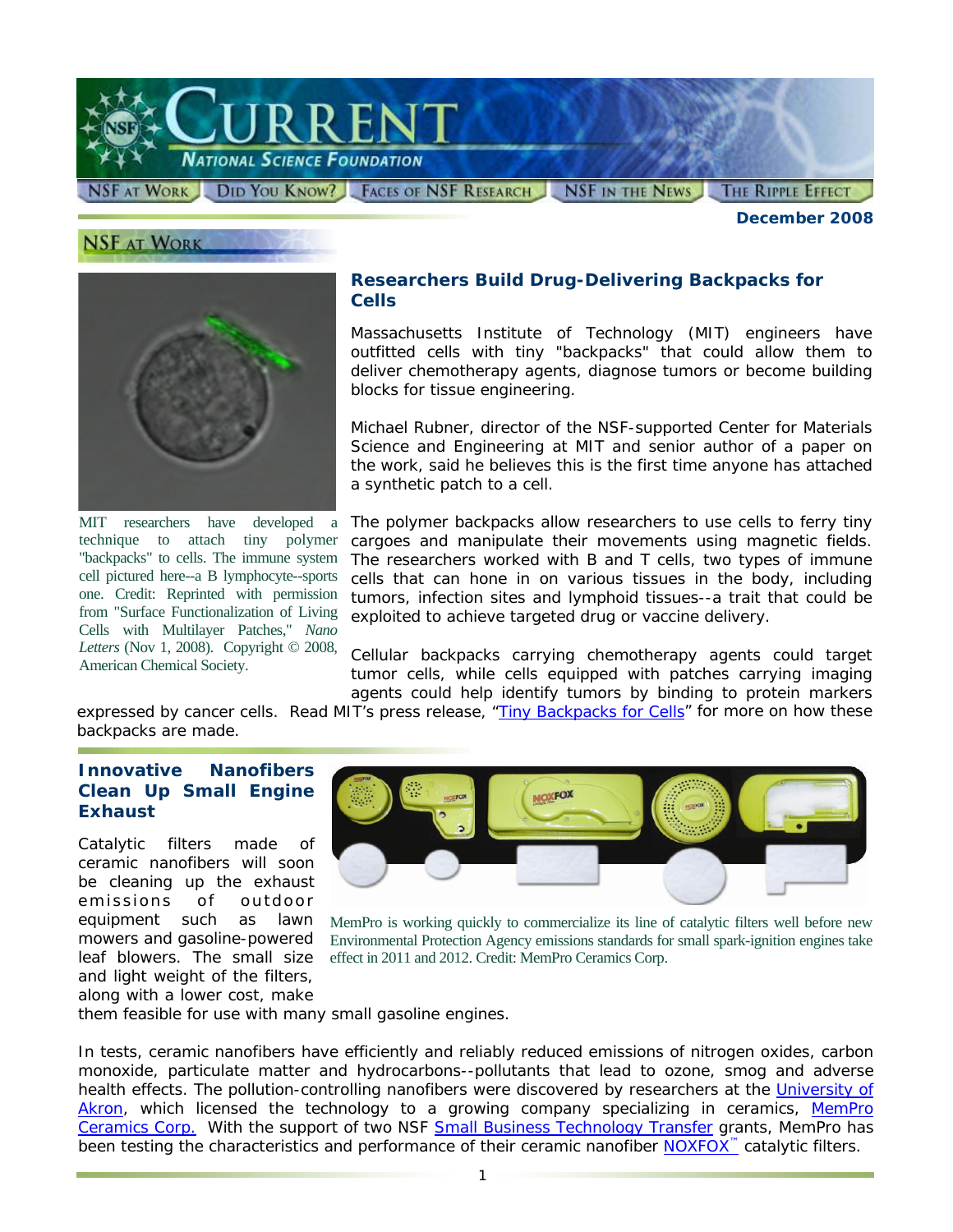#### **Fungus for Fuel**

Gary Strobel, of Montana State University, found a fungus in the Patagonian rainforest that could one day be used to replace petroleum-based diesel fuel. The fungus, *Gliocladium roseum,* produces many of the same energy-rich hydrocarbons as diesel.

Strobel is no stranger to big discoveries; in 1993, he discovered the fungus that contained Taxol, an anticancer drug. During his latest eureka moment, Strobel found *G. roseum* in an ancient family of trees known as ulmo. Most biofuel crops require several modifications before being turned into fuel, but *G. roseum* could potentially produce fuel without these processes. This promising research demonstrates how a fungus might generate "mycodiesel" without modification, resulting in the ability to diversify energy resources and reduce dependence on fossil fuels.



Cultures of the fungus *Gliocladium roseum* produce hydrocarbons. Credit: Gary Strobel

Strobel's NSF-funded research was recently featured on [NPR.](http://www.nsf.gov/cgi-bin/goodbye?http://www.npr.org/templates/story/story.php?storyId=96574076)

During this segment, Strobel discussed the importance of alternative fuel and the possible applications of his new discovery. To learn more about Strobel's research, see the NSF press release, [Obscure](http://www.nsf.gov/news/news_summ.jsp?cntn_id=112581&org=NSF&from=news)  [Fungus Produces Diesel Fuel Components.](http://www.nsf.gov/news/news_summ.jsp?cntn_id=112581&org=NSF&from=news)



Artist's conception of the multiple planet system, initially discovered with Gemini North adaptive optics images. Credit: Gemini Observatory artwork by Lynette Cook

#### **New Planets Discovered in Distant Solar System**

Astronomers using the Gemini North telescope and W.M. Keck Observatory on Hawaii's Mauna Kea, the tallest mountain in the Hawaiian chain, have obtained the first-ever direct images identifying a multi-planet system around a normal star.

The team, led by Christian Marois of the National Research Council at Canada's Herzberg Institute of Astrophysics, used the telescopes' adaptive optics technology to correct for atmospheric turbulence, the shimmering or blinking of starlight as it passes through the earth's atmosphere.

"This discovery is significant--it is the first time a family of planets around a normal star outside of our solar system was imaged," said Brian Patten, program manager at NSF.

"Scientists may now directly view planets themselves, as opposed to indirectly through a star's spectrum or its brightness."

For more information, see the NSF press release on the **Planetary "First Family"** or read the Nov. 13, 2008, issue of *[Science Express](http://www.nsf.gov/cgi-bin/goodbye?http://www.sciencemag.org/cgi/rapidpdf/1166585.pdf)*, an international weekly science journal.

## **DID YOU KNOW?**

A total of 180 U.S. and U.S.-based researchers have had their research pursuits funded by NSF at some point in their careers--and sometimes throughout their careers. By the time they are recognized internationally, their fundamental research has developed implications



early Credit: National Science Foundation

for such broad areas as the environment, business and decision-making. In 2008, the past and present NSF-funded researchers are Paul Krugman, who earned the prize for economics; Yoichiro Nambu, who earned the prize for physics; and Osamu Shimomura, Martin Chalfie and Roger Y. Tsien, who share the prize for chemistry. For more information, see the [NSF press release,](http://www.nsf.gov/news/news_summ.jsp?cntn_id=112451&org=NSF&from=news) or visit the NSF Special Report on the [NSF-Nobel Prize Connection.](http://www.nsf.gov/news/special_reports/nobelprizes/)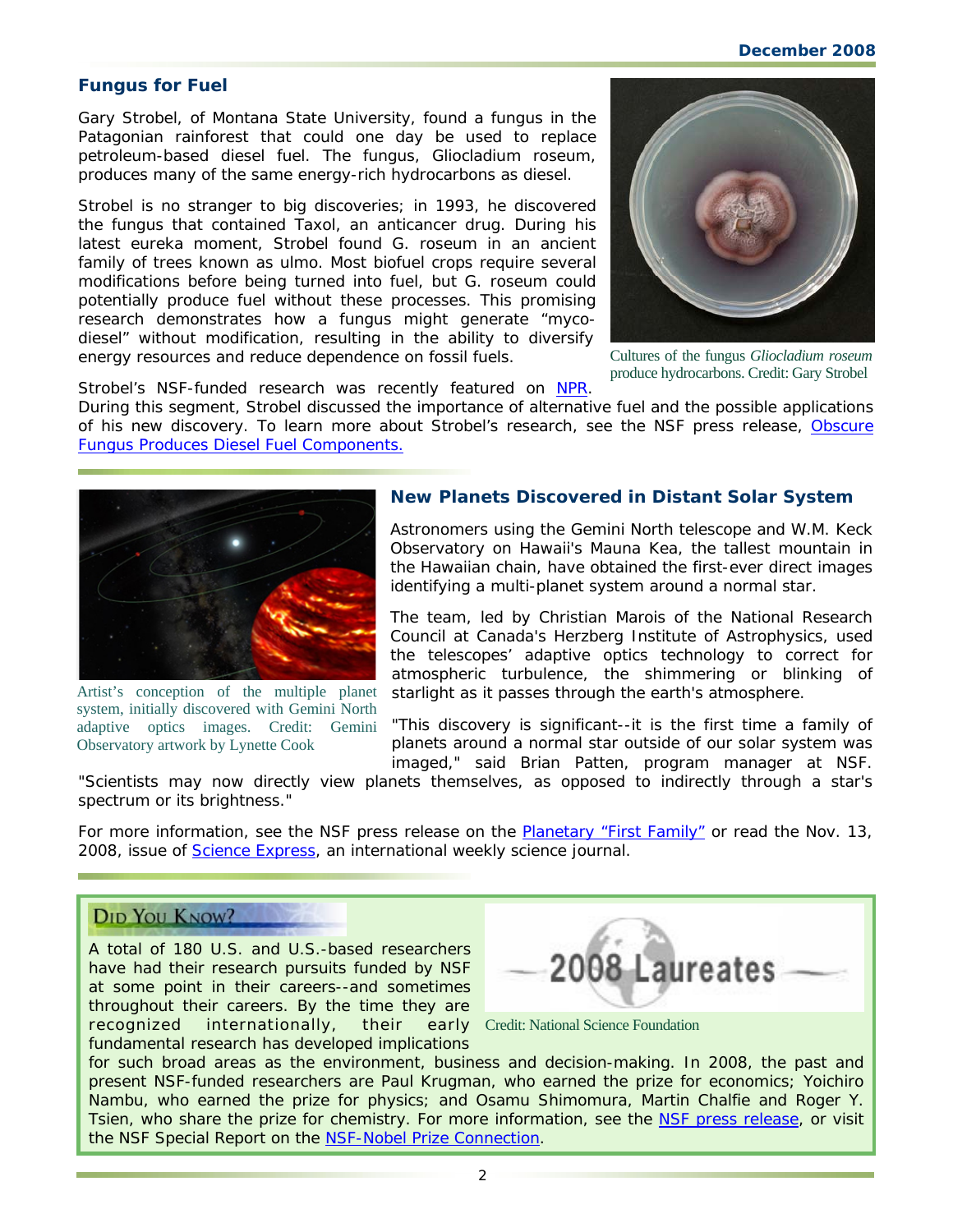## **FACES OF NSF RESEARCH**

#### **Supercapacitors: Keys to the Future**

As scientists look to tomorrow to find the problems that need to be addressed today, one clearly stands at the top of the list: energy. Supercapacitor research by John Chmiola, a doctoral student at Drexel University, might be the key to a new wave of energy storage devices with increased efficiency.

Chmiola's research, funded through NSF's Integrative Graduate Education and Research Traineeship [\(IGERT\)](http://www.nsf.gov/funding/pgm_summ.jsp?pims_id=12759) program, has been able to show how supercapacitors are supporting power delivery applications. Supercapacitors--most commonly used in backup power applications because of their infinite lifespan--are electronic devices that have an unusually high energy density when compared to common capacitors.

Traditional power sources and batteries, essential to our personal electronic devices and automobiles, don't store that much energy. Due to their high storage energy capacity, supercapacitors are finding increased usage in portable electronic devices like MP3 players, mobile phones and other hand-held devices. Other benefits, like short charging times and high performance in low temperatures, could lead to new applications.



John Chmiola holds an electrochemical capacitor's electrode produced from titanium carbide-derived carbon. Credit: John Chmiola, Drexel University



Electrochemical capacitor electrodes from titanium carbide-derived carbon (TiC-CDC). Credit: John Chmiola, Drexel University

Chmiola's research exploits supercapacitor conducting abilities by minimizing nanopore size within the capacitor's carbonexchange framework. By precisely matching the nanopore size to the ions passing through the conductor, Chmiola has increased the amount of electrical charges it can hold by about 50 percent.

This astounding result has direct and potentially far-reaching implications as it could help manufacturers create smaller and cheaper power packs for everything from cameras to cars. Read more about this new-age storage capability in NSF's [Discovery](http://www.nsf.gov/discoveries/disc_summ.jsp?cntn_id=111835&org=NSF).

## **NSF IN THE NEWS**

**['Bionic' pair seeks Webcams for eyes](http://www.nsf.gov/cgi-bin/goodbye?http://abcnews.go.com/Technology/Story?id=6284996&page=1)** (*ABC, 11/20/08*) Engineers and medical professionals use modern technology to aid two people who seek "bionic" replacements for injured eyes. NSF-sponsored researchers are creating realistic-looking prosthetic eyes with one small modification: mini-webcams embedded in the pupil. What a way to see the world!

**[Women lead in bacteria, hands down](http://www.nsf.gov/cgi-bin/goodbye?http://www.iht.com/articles/ap/2008/11/03/america/SCI-Dirty-Hands.php)** (*The Associated Press, 11/03/08*) A new study found that women have a greater variety of bacteria on their hands than men do. NSF-supported researchers sampled the palms of 102 hands and tested the samples using a new, highly detailed system for detecting bacteria DNA. They identified 4,742 species of bacteria overall. The average hand harbored 150 species of bacteria.

**[NASA joins NSF research portal: NSF Web site aims to consolidate information on federally](http://www.nsf.gov/cgi-bin/goodbye?http://www.gcn.com/online/vol1_no1/47477-1.html?topic=&CMP=OTC-RSS)  [funded research](http://www.nsf.gov/cgi-bin/goodbye?http://www.gcn.com/online/vol1_no1/47477-1.html?topic=&CMP=OTC-RSS)** (*Government Computer News, 10/31/08*) NASA has become the second agency to begin offering information about its federally funded research projects on the research.gov Web site launched last year by NSF. NSF intends for the site to become a government-wide portal to make grant information more easily accessible to the public as well as the research community, said NSF spokeswoman Maria C. Zacharias.